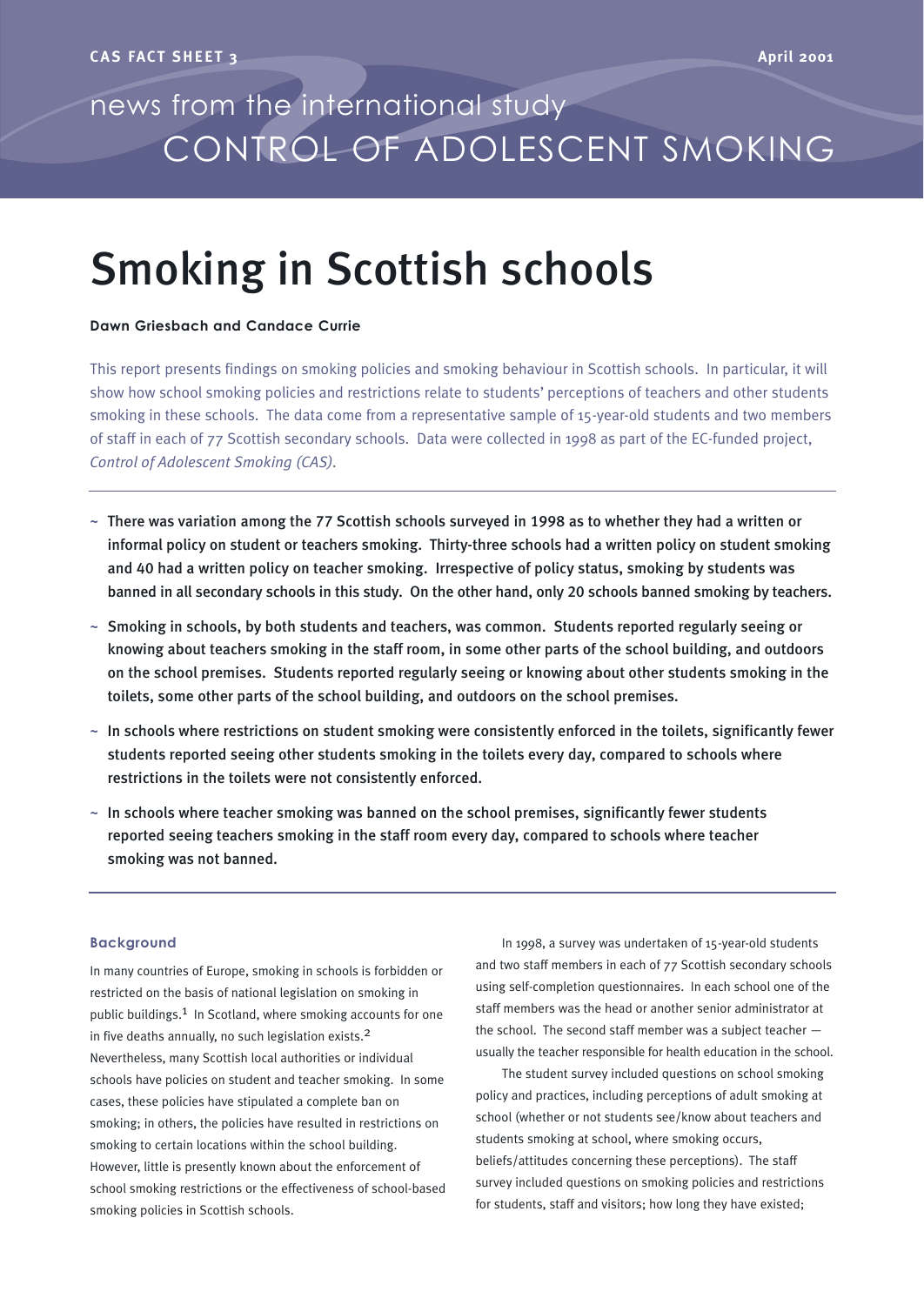|                                           | Total<br>schools |       | <b>Schools where</b><br><b>Schools where</b><br>smoking is banned<br>smoking is permitted<br>on school premises<br>in restricted areas |       |      |       |
|-------------------------------------------|------------------|-------|----------------------------------------------------------------------------------------------------------------------------------------|-------|------|-------|
|                                           | (n)              | $\%$  | (n)                                                                                                                                    | $\%$  | (n)  | $\%$  |
| Policy status regarding students' smoking |                  |       |                                                                                                                                        |       |      |       |
| Written policy                            | (33)             | 42.9  | (33)                                                                                                                                   | 42.9  | (0)  | 0.0   |
| Informal policy                           | (23)             | 29.9  | (23)                                                                                                                                   | 29.9  | (0)  | 0.0   |
| Uncertain policy status                   | (21)             | 27.3  | (21)                                                                                                                                   | 27.3  | (0)  | 0.0   |
| Total                                     | (77)             | 100.0 | (77)                                                                                                                                   | 100.0 | (0)  | O.O   |
| Policy status regarding teachers' smoking |                  |       |                                                                                                                                        |       |      |       |
| Written policy                            | (40)             | 51.9  | (16)                                                                                                                                   | 80.0  | (24) | 42.1  |
| Informal policy                           | (11)             | 14.3  | (1)                                                                                                                                    | 5.0   | (10) | 17.5  |
| Uncertain policy status                   | (26)             | 33.8  | (3)                                                                                                                                    | 15.0  | (23) | 40.4  |
| Total                                     | (77)             | 100.0 | (20)                                                                                                                                   | 100.0 | (57) | 100.0 |

Table 1: Smoking policies and restrictions on smoking for students and teachers in Scottish schools, as reported by school staff

† *Includes one school for which staff respondents disagreed about whether smoking by staff was permitted on school premises.*

where smoking is permitted and what sanctions are employed when restrictions are broken; and factors predisposing, enabling and reinforcing staff adherence to the restrictions.

This report will present findings from some of these data. In particular, it will show how school smoking policies and restrictions relate to students' perceptions of teachers and other students smoking in these schools.

#### **Smoking policies for students and teachers**

Table 1 shows that staff from 33 schools reported that their school had a written policy on student smoking, and staff from 23 schools reported that their school had an informal (unwritten) policy. In 21 schools, there was disagreement between the two staff respondents about the school's policy status regarding student smoking, and therefore, these schools have been classified as having an uncertain policy status.

Concerning teacher smoking, the data showed that 40 schools had a written policy on teacher smoking and eleven schools had an informal policy. There was disagreement between the staff respondents about the school's policy status in 26 schools. Twenty-one (21) schools had written smoking policies for both students and teachers. None of the schools in this study had no policy on teacher or student smoking.

Irrespective of the school's policy status, all schools banned smoking by students on school premises. On the other hand smoking by teachers was banned in only 20 schools. Of these, 16 had a formal written policy on teacher smoking. In the remaining 57 schools, staff smoking was restricted to designated areas such as the staff room or another area within

the school building. These results indicate that schools with written policies on teacher smoking were more likely to *restrict* smoking to designated areas within the school building, than ban smoking altogether. However, the majority of schools that banned teacher smoking had a written policy (80.0%), perhaps suggesting that such bans may require the formality of a written document in order to be implemented.

#### **Smoking by teachers and students at school**

Irrespective of policy status or smoking restrictions, smoking on school premises was reported to be common, both by teachers and students. Table 2 shows the percentage of young people who reported seeing or knowing about teachers smoking at school, either in the building or outdoors on the school premises. The school staff room was the place where students most commonly saw or knew about their teachers smoking. One-fifth of students (20%) reported seeing or knowing about teachers smoking in the staff room "about every day." Only 4.2% reported teachers smoking every day in other parts of the school building (possibly a designated staff smoking room), and 4.7% reported teachers smoking outdoors on the school premises every day.

Table 3 shows the percentage of young people who reported seeing other students smoking at school. Outdoors on the school premises (i.e., the playground) and the school toilets were the sites most frequented by student smokers. For example, 62.9% of students in the study saw or knew about other students smoking outdoors on the school premises every day, and 32.8% saw or knew about other students smoking in the toilets every day.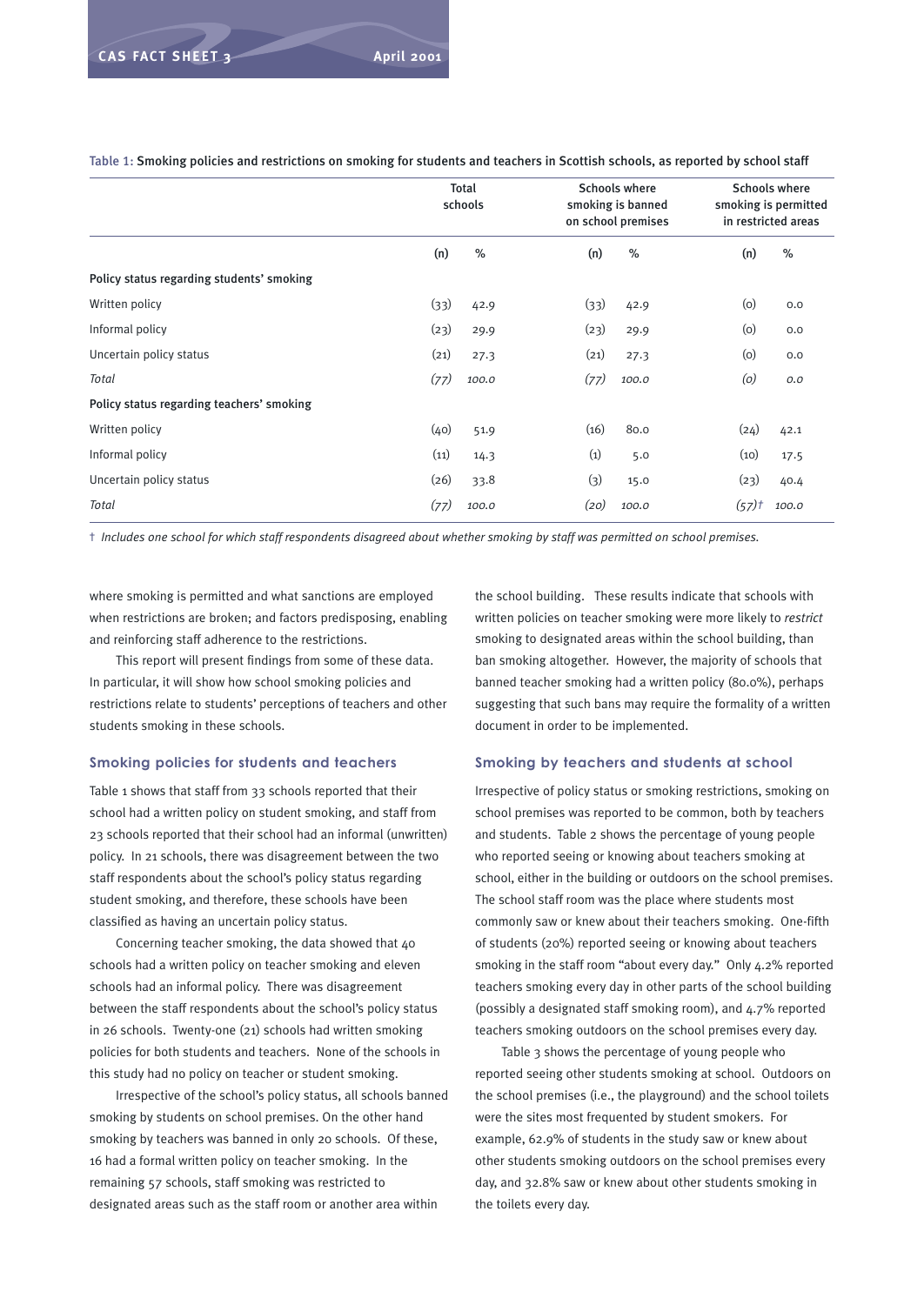#### Table 2: Students' perceptions of teachers smoking at school.

|                                                        |                      |                                      | Places where teacher smoking was reported (%) |                     |                   |
|--------------------------------------------------------|----------------------|--------------------------------------|-----------------------------------------------|---------------------|-------------------|
| How often do you see or know about<br>teachers smoking | in the<br>staff room | in other parts of<br>the school bldg | outdoors on<br>school premises                | in the<br>corridors | in the<br>canteen |
| About every day                                        | 20.0                 | 4.2                                  | 4.7                                           | 0.4                 | 0.5               |
| Sometimes                                              | 23.5                 | 12.4                                 | 10.0                                          | 0.6                 | 1.5               |
| Never                                                  | 18.4                 | 42.7                                 | 47.6                                          | 76.4                | 69.1              |
| Don't know                                             | 38.0                 | 40.6                                 | 37.7                                          | 22.6                | 28.9              |
| Total (n)                                              | (1709)               | (1703)                               | (1703)                                        | (1701)              | (1702)            |

#### Table 3: Students' perceptions of students smoking at school.

|                                                            |                                | Places where student smoking was reported (%) |                                      |                     |                   |  |
|------------------------------------------------------------|--------------------------------|-----------------------------------------------|--------------------------------------|---------------------|-------------------|--|
| How often do you see or know about<br>other pupils smoking | outdoors on<br>school premises | in the<br>toilets                             | in other parts of<br>the school bldg | in the<br>corridors | in the<br>canteen |  |
| About every day                                            | 62.9                           | 32.8                                          | 19.5                                 | 0.8                 | 0.5               |  |
| Sometimes                                                  | 23.2                           | 30.9                                          | 29.3                                 | 5.7                 | 0.8               |  |
| Never                                                      | 7.7                            | 24.2                                          | 36.6                                 | 84                  | 88.8              |  |
| Don't know                                                 | 6.3                            | 12.1                                          | 14.6                                 | 9.5                 | 9.9               |  |
| Total (n)                                                  | (1711)                         | (1708)                                        | (1703)                               | (1698)              | (1700)            |  |

## Table 4: Association between enforcement of student smoking restrictions in the school toilets, as reported by staff, and students' perceptions of student smoking in the toilets.

|                                                                                   | <b>Restrictions always</b><br>enforced in school toilets<br>$(37$ schools) | Restrictions not always<br>enforced in school toilets<br>$(40$ schools) |
|-----------------------------------------------------------------------------------|----------------------------------------------------------------------------|-------------------------------------------------------------------------|
| How often do you see or know about students<br>smoking in the toilets/cloakrooms? | % of students                                                              | % of students                                                           |
| About every day                                                                   | 25.9                                                                       | 38.3                                                                    |
| Sometimes                                                                         | 29.8                                                                       | 31.8                                                                    |
| Never                                                                             | 30.5                                                                       | 19.2                                                                    |
| Don't know                                                                        | 13.7                                                                       | 10.6                                                                    |
| Total (n)                                                                         | (802)                                                                      | (827)                                                                   |
| Significance (p)                                                                  |                                                                            | $***$                                                                   |

\*\*\* – p  $\kappa$  0.001.

## **Enforcement of smoking restrictions and student smoking behaviour**

There was no significant association between having a policy on student smoking and students' smoking behaviour at school. Students were as likely to see other students smoking in schools where there was a written policy as they were in schools where there was an informal or uncertain policy.

However, where smoking restrictions were consistently enforced, students were significantly less likely to see smoking by other students every day, and significantly more likely to *never* see other students smoking (p < 0.001). For example, Table 4 shows that, in schools where smoking restrictions in the school toilets were *always* enforced, 25.9% of students reported seeing smoking in the toilets about every day. In contrast, in schools where smoking restrictions were *not* always enforced in the toilets, 38.3% of students said they saw smoking in the toilets about every day.